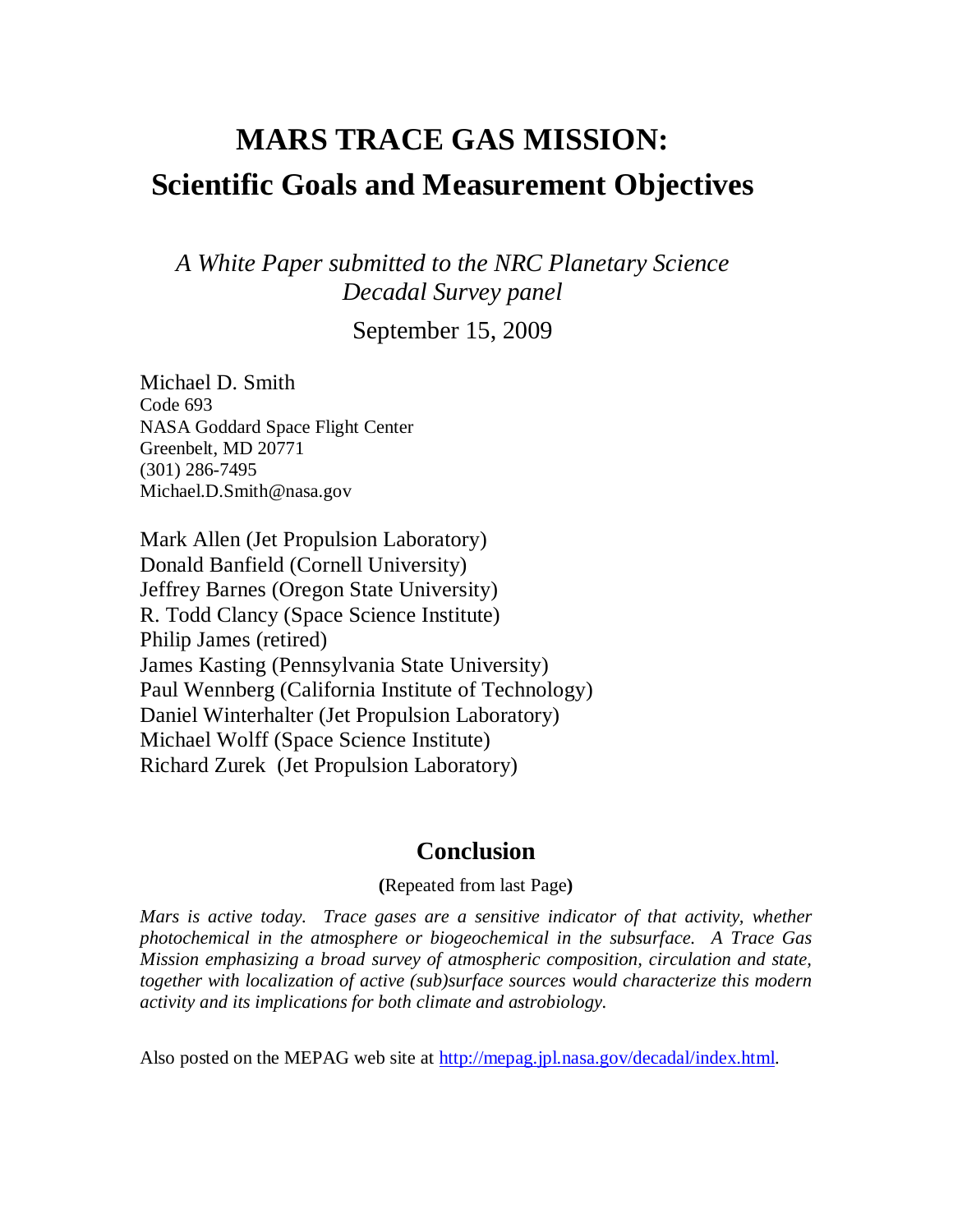## **1. INTRODUCTION**

The past decade has seen an explosion in the amount of spacecraft data from Mars. Data from Mars Pathfinder, Mars Global Surveyor, Mars Odyssey, Mars Express, Mars Exploration Rovers, Mars Reconnaissance Orbiter, and Phoenix Lander, added to the earlier Mariner 9 and Viking data, can specify the surface and atmosphere of Mars in some detail. With the data now in hand, it is possible to present a reasonably complete first view of the current martian climate (e.g., Smith, 2008). However, there is still much that we do not understand and there are areas that require further observations.

Chief among these is the present lack of knowledge about the inventory of trace gases in the martian atmosphere. Recent observations of trace gases, notably methane, in the martian atmosphere (Krasnopolsky et al., 2004; Formisano et al., 2004; Mumma et al., 2009) have reinforced the importance of atmospheric composition as a window into underlying geological and biological processes. As first suggested in the 1960s, the most effective first approach for detecting the presence of biological or intrusive volcanic activity is to survey atmospheric composition for disequilibrium (Lederberg, 1965; Lovelock, 1965; Hitchcock and Lovelock 1967; Lovelock 1975). For example, the presence of gases such as methane in an oxidizing atmosphere could be direct evidence of life (Lovelock, 1965). However, geological and photochemical processes can also introduce disequilibrium into planetary atmospheres (Des Marais et al., 2002). Thus, the recent detections of martian atmospheric methane, and suggestions of its spatial and temporal distribution, have stimulated numerous hypotheses about the nature of the methanogenic sources, their magnitude, and locale.

The discovery of either current geological activity or extant biological processes would have profound implications for astrobiology and the Mars Exploration Program. While the case involving active microbiology is clear, identifying the locations of active geological processes would also be profound. Such places would be obvious targets for future exploration, particularly if water is likely to be found there. If these environments are not inhabited, a fundamental notion that, where there is liquid water, there is life, would be challenged.

A precise and global survey of the martian atmosphere to determine the underlying control of atmospheric composition is both scientifically timely and tractable. Such a mission should be designed to 1) Quantify the sources of trace chemical species to the martian atmosphere, 2) Localize these sources and their variability, and 3) Determine the lifetime of these species within the atmosphere. To accomplish these goals, the measurements must be obtained within the context of a broader atmospheric science mission. New observations of the atmospheric state including wind velocity and improved mapping of temperatures and aerosols over all local times are necessary to provide sufficient constraints on the atmospheric transport and photochemistry.

These science goals could be addressed by an orbiter at Mars (which we call the Trace Gas Mission, or TGM) carrying a capable suite of instruments specifically designed to observe the atmosphere of Mars. These should include remote sensing instrumentation with extremely high sensitivity to a broad suite of important trace gases, combined with nearly continuous spatial mapping of key minor constituents and of atmospheric state including vertical profiles of atmospheric temperature and aerosol abundances.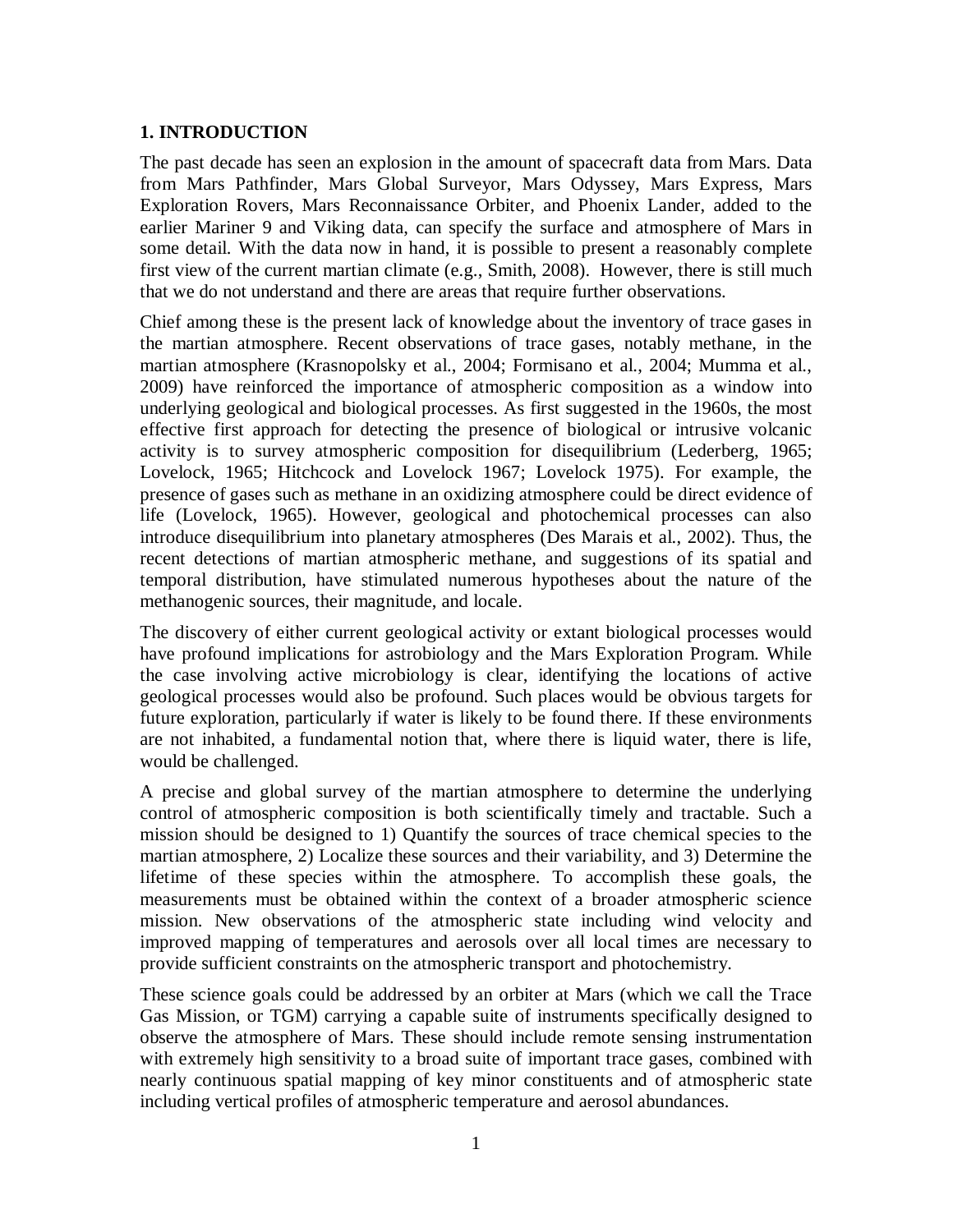#### **2. SCIENCE OBJECTIVES**

The main science drivers for the TGM are a new and comprehensive view of **Atmospheric Composition** to seek evidence for the present habitability of Mars, and a vastly improved characterization of the present **Atmospheric State** to provide new insight into processes that control the martian weather and climate.

#### **2.1 Atmospheric Composition**

## **Trace Gas Inventory**

The overarching goal of the Atmospheric Composition objective is to seek atmospheric evidence for present habitability and life through a sensitive and comprehensive survey of the abundance and temporal and seasonal distribution of atmospheric species and isotopologues. It has long been understood that the presence of life on a planet could modify the atmosphere in such a fashion that this "disequilibrium" condition could be detected by remote sensing. Moreover, active abiogenic geological processes also will modify the environment in which these processes occur. The atmospheric signatures of active processes that might be present and at what abundances they exist are largely unknown. Thus, the recommended approach is to search for a diversity of signature molecules with high measurement sensitivity in order to characterize the variations of known minor gases over a broad range of temporal and spatial scales and to improve by an order of magnitude or more the abundance limits of key gases not yet detected.

Measurements of atmospheric composition enable a comprehensive study of the coupled volatile environment of the Mars atmosphere, surface, and subsurface. Time and spatially dependent exchanges among the photochemically active atmosphere, surface ice of the polar caps, and potential subsurface sources (water vapor in adsorbed or permafrost state, methane from biogenic or geochemical sources) remain poorly constrained due to the limited breadth and abundance thresholds of existing measurements. Hence, TGM atmospheric observations should include a baseline set of molecular species necessary to isolate the key photochemical, transport, condensation, and biogenic-geochemical processes that control the current chemical state of the Mars atmosphere. In many cases these observations will require exceptional sensitivities to trace abundances relative to prior mission capabilities. Most notably, detection-mapping capability for atmospheric methane presents a core requirement due to its potential as a biogenic marker. Key atmospheric priorities are identified for photochemistry  $(H<sub>2</sub>O<sub>2</sub>, O<sub>3</sub>, CO, H<sub>2</sub>O)$ , transport (CO, H<sub>2</sub>O), isotopic fractionation (isotopomers of H<sub>2</sub>O and CO<sub>2</sub>), and surface-subsurface sources (CH<sub>4</sub> and H<sub>2</sub>O). Additional targets of interest include HO<sub>2</sub>, NO<sub>x</sub>, and sulfur/carbon/ chlorine components associated with potential subsurface sources.

A key objective of the TGM investigation would be to follow up on the reported observations of methane in the martian atmosphere. Reports have suggested a seasonal variability in the CH4 abundance and meridional and longitudinal variability, implying that the distribution of  $CH_4$  could reveal the location of its source. However, current martian atmospheric photochemical models indicate that its lifetime is  $\sim$ 250 Mars years, which is so much longer than atmospheric transport timescales that the expectation is that CH4 should be well-mixed throughout the atmosphere. If the reported spatial variability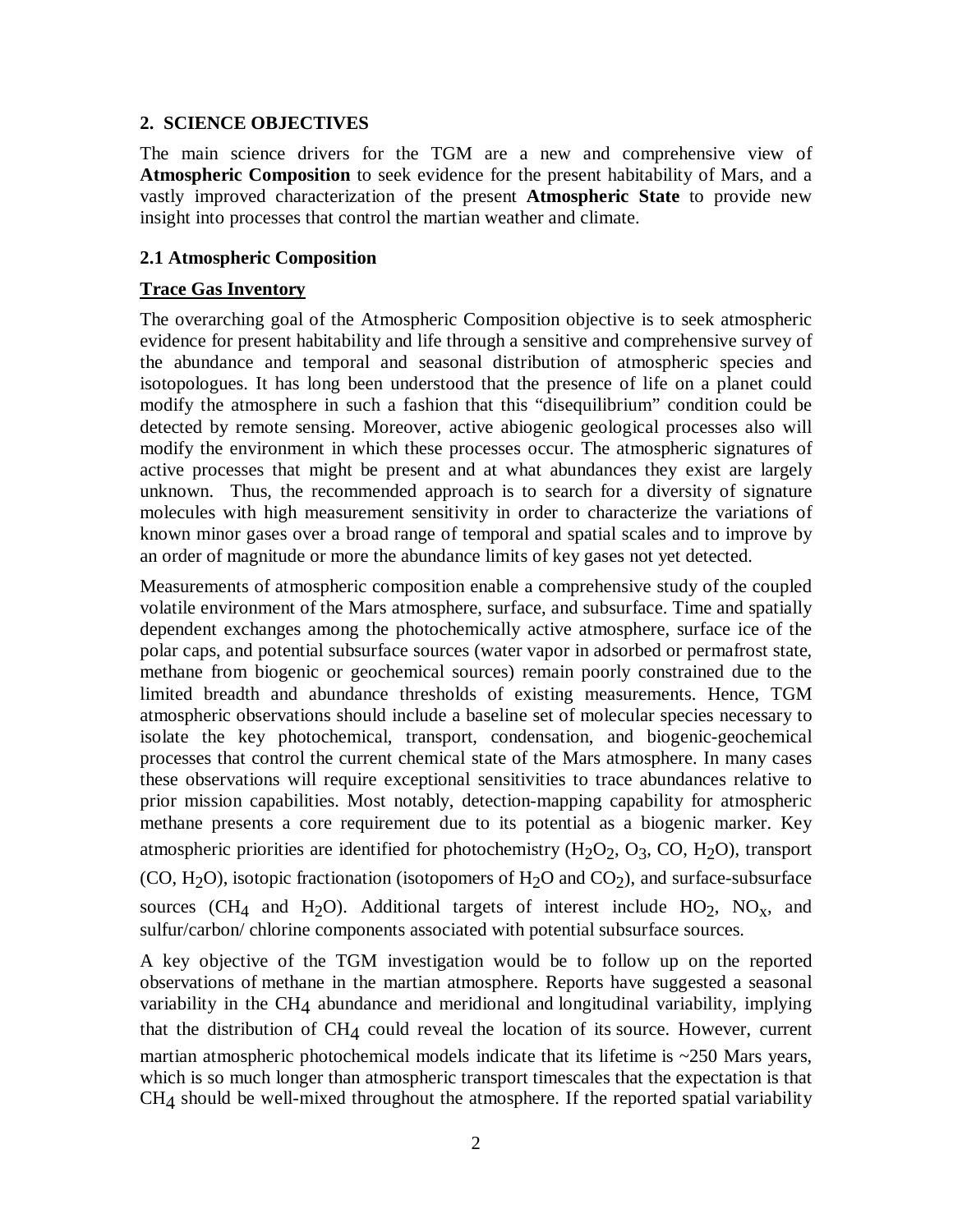is true, then some atmospheric chemical processes (possibly dust-related), or exchange with the surface/cryosphere have been seriously underestimated in the current models. On the other hand, if observations with significantly higher precision show that  $CH<sub>4</sub>$  is wellmixed, then its distribution will not be a useful guide to locations of active processes. Thus, it is necessary to map co-generated species that have much shorter atmospheric lifetimes and therefore could be tracers leading back to source zones.

Detection and localization (if sufficiently abundant) of nitrogen/sulfur/carbon/chlorinecontaining compounds can be important for localizing the methane source as several candidate methanogenic processes will cogenerate such species as discussed just above. However, while the detection of methane raises the possibility that one active subsurface process exists, there is the possibility that other, different active subsurface processes exist too, which introduce to the atmosphere some of these other trace gases. It is important that the TGM investigation be defined in the broadest terms to encompass any atmospheric evidence for one or more subsurface active processes.

#### **Photochemistry**

Mars photochemistry exhibits similarities to the terrestrial mesosphere in that  $HO<sub>x</sub>$ radicals (H<sub>2</sub>O<sub>2</sub>, HO<sub>2</sub>, OH, and H) associated with water vapor photolysis exert catalytic control over the trace specie families of  $O_X (O_2, O_3, and O)$ ,  $NO_X (NO_2, NO)$ , and CO. In the case of Mars, these trace oxygen, nitrogen and carbon constituents are produced through photodissociation of the bulk  $CO_2/N_2$  atmosphere. Loss and partitioning rates are dominated by reactions with the  $HO<sub>x</sub>$  radicals  $HO<sub>2</sub>$ , OH, and H; for which  $H<sub>2</sub>O<sub>2</sub>$ serves as a short-lived (1000 seconds) reservoir (i.e., 2xOH). This link with  $HO_x$ chemistry leads to a fairly direct correspondence of short-lived trace gas species with the variable distribution of atmospheric water vapor in space and time. Long-lived photochemical products (CO, O<sub>2</sub>, H<sub>2</sub>) should exhibit much weaker spatial and temporal variations in the lower atmosphere, associated with transport and condensation effects. Existing observations of Mars CO,  $O_2$ ,  $O_3$ , and  $H_2O_2$  indicate the activity of homogeneous (gas-phase) photochemistry on Mars, but the data are insufficient to define the roles of heterogeneous, transport and non-equilibrium processes. These include heterogeneous loss of  $HO_X$  on ice clouds,  $HO_X$  production on charged dust particles, condensation and transport enrichment of species, and subsurface sources/reservoirs. A much more detailed characterization of the spatial/temporal distributions of key photochemical constituents than currently supported by existing measurements is required to separate and so identify these processes.

# **Isotopic Ratios**

Measurements of hydrogen, oxygen, and carbon isotopic abundance in the martian atmosphere will allow new and important constraints to be placed on atmospheric chemistry, meteorology and interactions between the atmosphere and surface. Measurements of these isotopologues of  $CO<sub>2</sub>$  and water vapor in the lower atmosphere of Mars would provide a boundary condition for aiding in the interpretation of the aeronomy measurements in the upper atmosphere planned for the MAVEN Scout mission. Currently, knowledge of the isotopic composition of present day Mars is limited to low-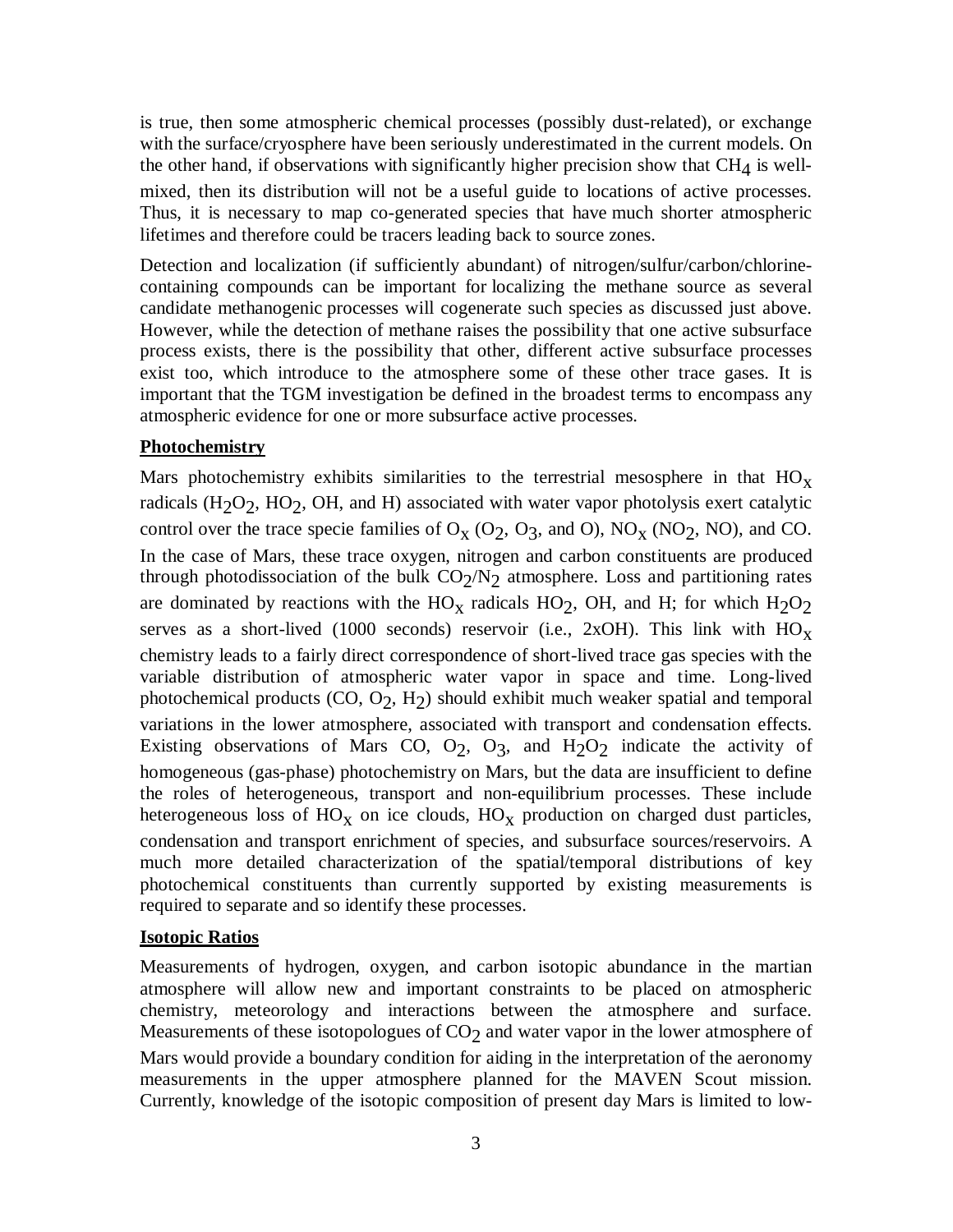precision Viking analyses and Earth-based spectroscopic observations of D/H ratio of martian atmospheric water vapor and the ratio of D to H atom abundance in the exosphere. Additional, though less direct constraints are provided by measurements of ancient martian volatiles in the SNC meteorites. While these measurements are significant constraints on models of long-term atmospheric evolution, the generally poor precision and lack of knowledge of the vertical and latitudinal isotopic variations of atmospheric gases limits their usefulness for answering specific questions about the internal dynamics of the martian atmosphere and its interactions with the surface. Likewise for carbon, measurement of  $13C/12C$  in atmospheric CO<sub>2</sub> will allow the anomalous observations of this ratio in SNC meteorites to be placed in the context of a well-mixed and large martian carbon pool. Finally, latitudinally resolved observations of oxygen isotopes in  $CO<sub>2</sub>$  when combined with the carbon isotope measurements will provide new insight into the sublimation and condensation of  $CO<sub>2</sub>$  in polar regions.

## **2.2 Atmospheric State**

The Atmospheric State objective seeks to provide new insight into climate processes responsible for seasonal and interannual change. This will be accomplished by both providing new observations that constrain and validate models of atmospheric dynamics and state, and by extending the present record of martian climatology to characterize interannual variability and long-term trends of the atmospheric state, circulation, and cycles of dust, water, and carbon dioxide. New observations would include the first-ever direct observations of vertically resolved wind velocity over the globe on a daily basis, and broad coverage of the diurnal cycle of temperatures, winds, aerosol optical depth, and gas abundances. With these observations and the improved transport and climate models that will result from them, it will be possible to better describe surface-atmospheric interactions key to many climate processes, and may be possible to trace spatially varying minor atmospheric constituents (including water vapor) to localized source areas.

#### **Dynamics, Transport, and Winds**

The winds on Mars transport and mix aerosols and all of the minor atmospheric gaseous constituents, and they are a primary player in all surface-atmosphere interactions and exchanges on the planet. If there are local and/or transient sources of gases such as methane and  $SO_2$  on Mars, then the winds are critical in determining the distribution of these gases in the atmosphere. Despite the importance of winds on Mars, at present there are remarkably very few direct observations of them. A primary objective of TGM will be to obtain good direct wind measurements for the first time. When combined with good measurements of the atmospheric temperatures and the dust and water abundances, this will enable, for the first time, a complete characterization of the general circulation of Mars. Most importantly here, wind measurements throughout the lower atmosphere will enable the transport of atmospheric constituents to be directly investigated.

The determination of transport and its inverse, in which trace species are tracked back to their sources, is best done using atmospheric circulation models. A necessary step is to validate the model predictions by comparison with observed winds and with the transported trace gases themselves. However, measurement and model limitations can also be mitigated through methods of data assimilation in which a blend of model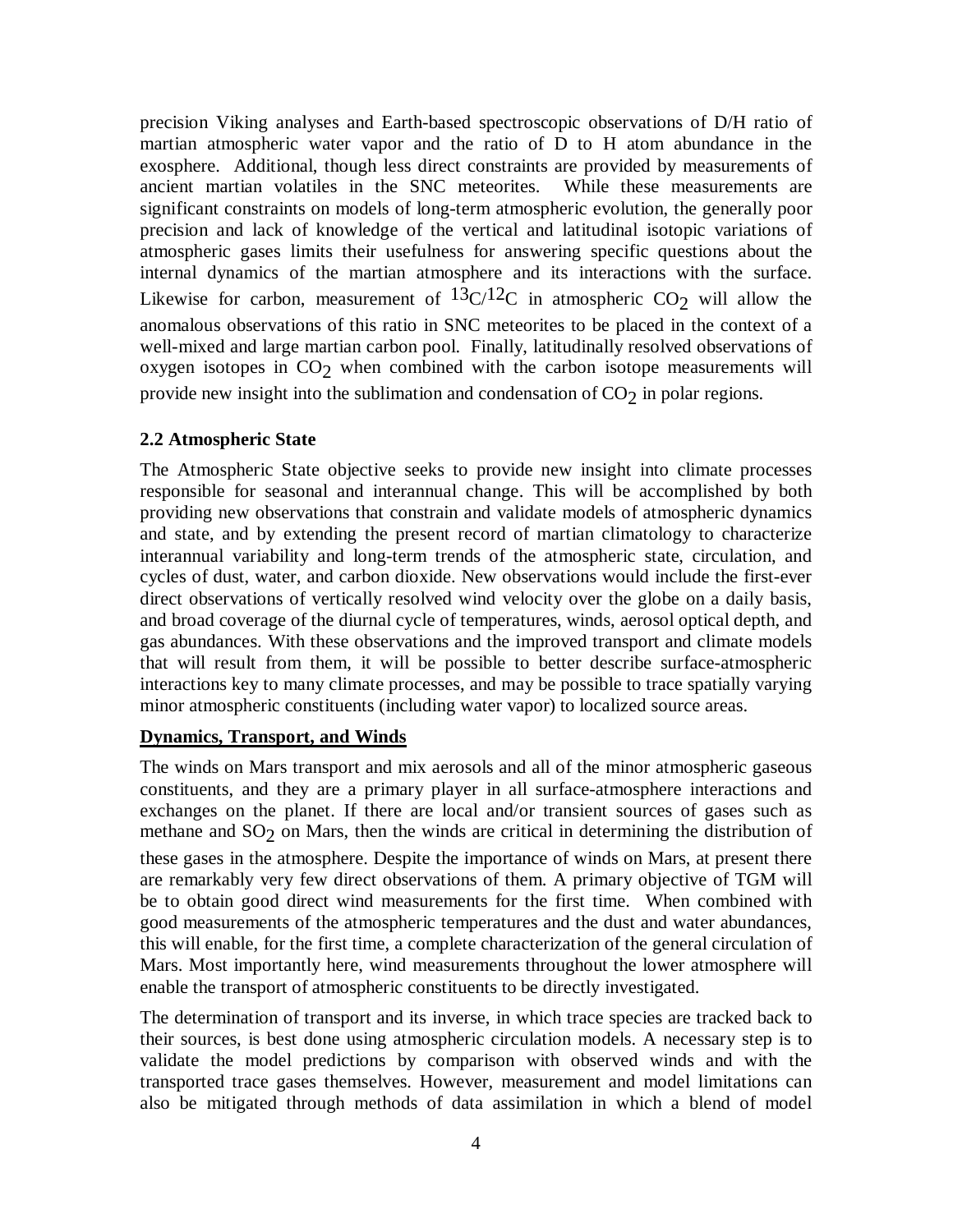predictions and direct observations is produced, essentially applying informationweighted corrections systematically to the model predictions as a function of time. In either case, the analysis works best when a suite of tracers with different life cycles and spatial variations is used. Gases with lifetimes of months to a few years are most diagnostic; shorter lifetimes will localize the tracer, while long lifetimes will produce uniformly mixed distributions that are no longer independent. One exception to the latter is that non-condensable inert gases (e.g., argon or CO) can reveal seasonal transport given the massive condensation/sublimation of up to 30% of the martian atmosphere in the polar regions. For transport purposes, water vapor, carbon dioxide, ozone, methane and their isotopes, together with some shorter lived, higher order hydrocarbons, can provide the variety of trace gases needed to test and improve model predictions and our basic understanding of the physical processes involved in their origin, loss and transport. A TGM can map and characterize a suite of tracers to allow the modeling of transport.

#### **Climate Characterization**

An initial assessment of the current martian climatology has been obtained by data returned from Viking, Mars Global Surveyor (MGS), Mars Odyssey, Mars Express, and Mars Reconnaissance Orbiter (MRO). Although much progress has been made, knowledge of the current climatology is limited by lack of observations in several key areas. Most importantly, there are currently no missions planned after Mars Express and MRO capable of global-scale monitoring of the atmospheric state. This is a serious shortfall. A long baseline of observations is crucial to understanding the current climate and the physical mechanisms that govern it, both to be able to model past climates, and to successfully predict the current atmospheric state for future robotic and manned landings.

Other aspects of the current climate not well sampled so far by observations are diurnal variations (for example, both MGS and MRO provide observations only at mid-afternoon and early morning local times), direct measurements of wind velocity, and the vertical distribution of aerosols and water vapor, especially in the lowest scale height of atmosphere. Full coverage of the diurnal cycle would greatly help the identification of wavemodes and the modeling of the water cycle including condensate clouds. The addition of wind observations would be an essentially new observation that would provide important new constraints for circulation models. Information on the vertical distribution of aerosols would greatly improve both the modeling of heating rates and the knowledge of circulation patterns through tracer motions, in addition to characterizing possible roles in photochemical production and loss.

#### **2.3 Mission Support: Telecommunications Relay and Near-Real Time Monitoring**

The presence of TGM in orbit around Mars would provide key telecommunications infrastructure over its planned lifetime supporting the relay of science data from, and commands to, landed assets. TGM would also provide telecommunications coverage of critical events such as Entry/Descent/Landing, Mars ascent vehicle launches, and Mars Orbit Insertion for other missions. Real-time monitoring of the atmospheric state can also play an important role in reducing risks associated with future spacecraft entry, landing and surface operation. Thus, these capabilities would add significantly to the science return and robustness of all future missions to Mars during TGM operations (also see Edwards et al., 2009).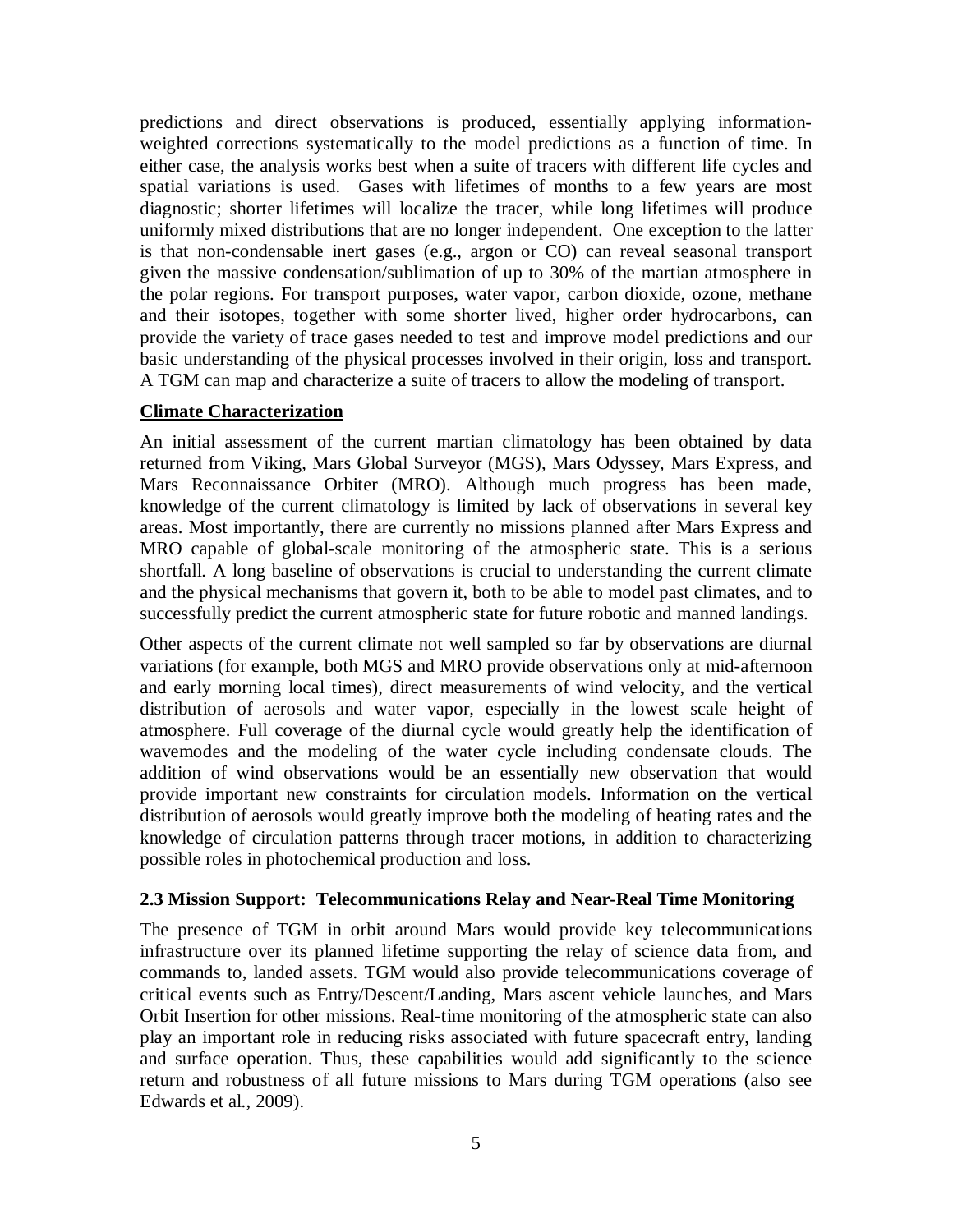## **3. SCIENCE MEASUREMENT GOALS**

The science objectives outlined above require vertically resolved observations of atmospheric composition (trace gas abundance, isotopic ratios) and atmospheric state parameters (atmospheric temperature, wind velocity, aerosol optical depth, and water vapor abundance) with global coverage and a rapid change of observed local time during the course of the mission. For the atmospheric state, nearly global coverage, obtained with near-continuous ( $\sim 85\%$  or better) observations at least every  $5^{\circ}-10^{\circ}$  of latitude along the orbit track is required so that phenomena such as regional-scale dust storms and the polar vortex are adequately resolved. A lifetime of at least one martian year is necessary to observe the annual cycle, with the possibility of additional martian years highly desirable in order to assess interannual variations.

What atmospheric signatures of active processes that might be present and at what abundances are unknown. Therefore, the measurement requirement for atmospheric composition is to sensitively detect a diversity of molecules over broad temporal and spatial scales. Molecules diagnostic of active geological and biogenic processes include sulfur, nitrogen, and reduced carbon species. For the purpose of maximum understanding of signatures present in the atmosphere and their seasonal abundance, a detection threshold of at least a few parts per trillion for a zonal average over  $5^{\circ}$  of latitude is necessary to significantly exceed current observations. The table below gives a summary of the measurement goals.

| <i><b>Quantity</b></i>                                                                                                                    | <b>Sensitivity</b>              | Vert. range | Vertical res.   |
|-------------------------------------------------------------------------------------------------------------------------------------------|---------------------------------|-------------|-----------------|
| <b>Trace Gases: Nature of Source</b>                                                                                                      |                                 |             |                 |
| Methane                                                                                                                                   | 50 pptv                         | $0 - 60$ km | $5 \mathrm{km}$ |
| Other species†                                                                                                                            | $<$ 50 pptv                     |             |                 |
| $\dagger$ such as C <sub>2</sub> H <sub>6</sub> , N <sub>2</sub> O, H <sub>2</sub> CO, NH <sub>3</sub> , HCN, SO <sub>2</sub> , OCS, HCl. |                                 |             |                 |
| Other exotic species with very weak spectral lines may have higher limits.                                                                |                                 |             |                 |
| <b>Trace Gases: Photochemistry</b>                                                                                                        |                                 |             |                 |
| $H2O$ , CO                                                                                                                                | $10$ ppby, 1 ppmy               | $0 - 60$ km | $5 \mathrm{km}$ |
| $O_3$ , $H_2O_2$                                                                                                                          | $1$ ppbv, $100$ pptv            | $0 - 40$ km | $5 \mathrm{km}$ |
| <b>Trace Gases: Isotopic Measurements</b>                                                                                                 |                                 |             |                 |
| $D/H$ (in $H_2O$ )                                                                                                                        | 5% precision, 10% accuracy      | $0 - 40$ km | $5 \mathrm{km}$ |
| $13C/14C$ (in CO <sub>2</sub> )                                                                                                           | 0.5% precision, 2% accuracy     | $0 - 20$ km | 5 km            |
| $16Q/18Q$ (in CO <sub>2</sub> , H <sub>2</sub> O)                                                                                         | 0.5% precision, 2% accuracy     | $0 - 20$ km | $5 \mathrm{km}$ |
| $17Q/18Q$ (in CO <sub>2</sub> , H <sub>2</sub> O)                                                                                         | 0.5% precision, 2% accuracy     | $0 - 20$ km | 5 km            |
| <b>Atmospheric State</b>                                                                                                                  |                                 |             |                 |
| Temperature                                                                                                                               | 2 K precision, 2 K accuracy     | $0-80$ km   | $5 \mathrm{km}$ |
| Wind Velocity (2-D)                                                                                                                       | 10 m/sec precision              | $5-80$ km   | $10 \text{ km}$ |
| <b>Aerosol Optical Depth</b>                                                                                                              | 0.05 precision at vis. wavelen. | $0 - 60$ km | $5 \mathrm{km}$ |
| Water Vapor                                                                                                                               | 10% precision, 10% accuracy     | $0 - 60$ km | $5 \mathrm{km}$ |

*Table 1. Summary of science measurement goals.*